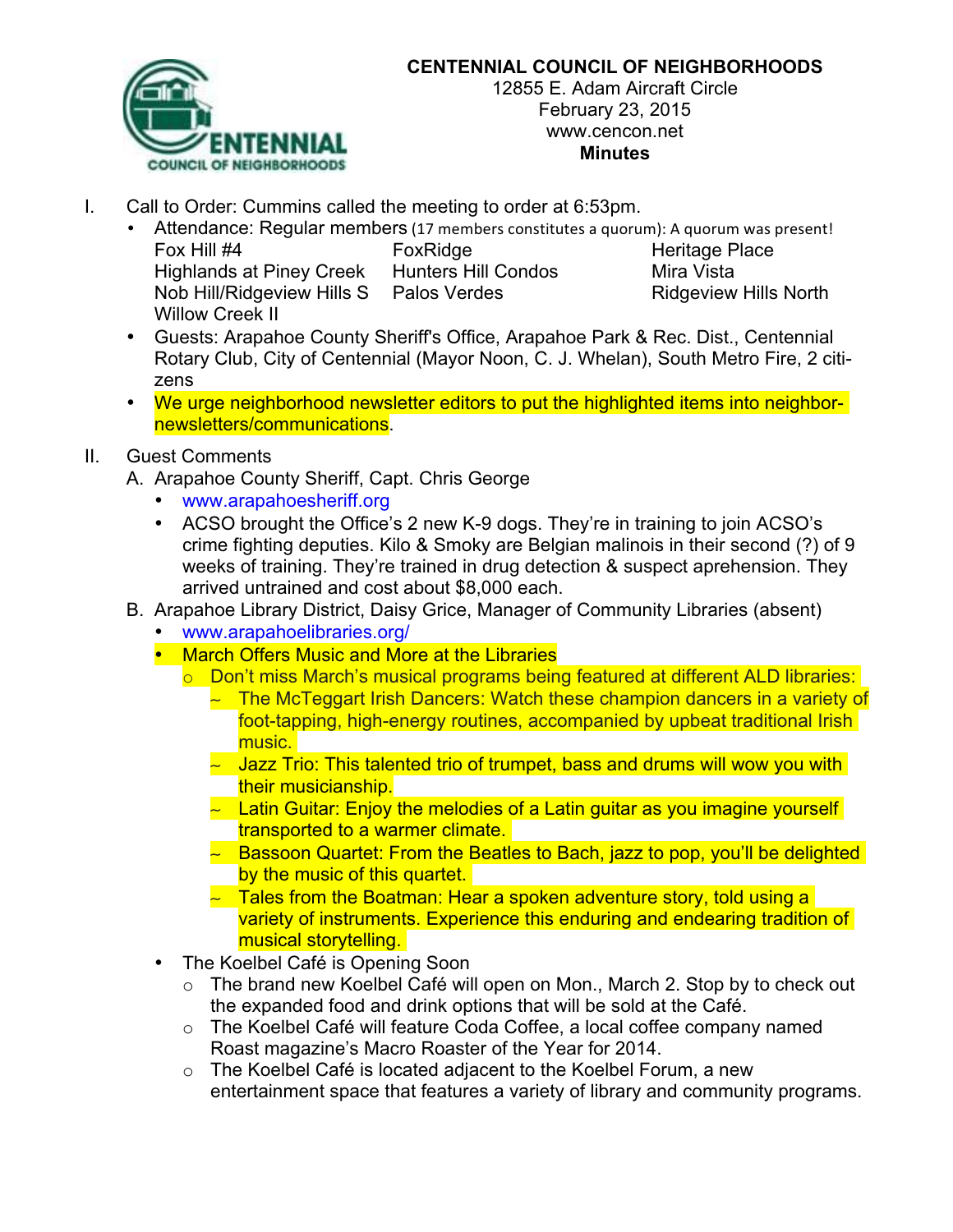- **Don't Let Tax Time Take a Toll** 
	- $\circ$  ALD's libraries and website, both feature access to a variety of tax forms and resources to ensure this season is not taxing for our patrons. Links to helpful tax websites, forms and assistance can be found online via our website.
- **Flipster: Dive in and Flip Through** 
	- o Your ALD library card gives you instant access to the most popular magazines. With Flipster, it's simple to select your favorite digital magazines from the Flipster newsstand and start reading.
	- $\circ$  With Flipster you can read the latest issues of your favorite digital magazines on any mobile device. Flipster is easy to use and available on our website. You can view magazines through your Internet browser, or you can use the Flipster app to download and read digital magazines offline. A multitude of magazines just for you!
- World Vital Records Takes You Back in Time
	- o Your ALD library card will take you back in time by providing access to World Vital Records, an online resource with billions of family history and genealogy records, and millions of family trees.
	- o With World Vital Records, you can access key collections, including US Federal Census images and indexes from 1790 to 1940; military records; enhanced Social Security Death Index records; millions of newspaper articles; unique, exclusive local and international collections.
- C. Arapahoe Park & Rec District, Delos Searle, Asst. District Manager
	- www.aprd.org
	- With Spring Break coming up APRD is offering many kid-oriented classes, e.g., Mini Zumba for ages 6-12 on 3/30 & 4/1.
	- Youth Sports and Conditioning, Lifeguard training are on the schedule.
	- There will be an Easter Egg Hunt at Piney Creek Hollow Park. See the website for info.
	- Leagues started forming on 3/2.
	- Please, go to the website for info on any of these and more.
- D. Fire Districts: Littleton Fire, Becky O'Guin, South Metro Fire
	- www.cfpd.org, www.littletongov.org/fire, www.southmetro.org
	- I have few notes here.
	- Littleton Fire is hiring 7 lateral firefighters.
	- South Metro will be starting a Fire Academy shortly. The Academy is open to individuals who are at least 18 and who either live or work within the department's boundaries. Classes begin April 15, are held every Wed. from 6-10p., through June 3. The cost of the Academy is \$25 and the deadline to register is March 26. Applications available on the South Metro website.
- E. South Suburban Park & Rec District, Teresa Cope, Communications Director
	- www.SSPR.org
	- Spring Break Camps, March 23-27 (Check the website):
		- o Club Lone Tree, 7am-6:30pm, Lone Tree Rec Center, 10249 Ridgegate Cir. Ages 5-10 yrs. For info, contact maryk@sspr.org or 303-708-3518.
		- o Spring Break Camp, 7am- 6pm, Goodson Rec Center, 6315 S. University Blvd.. Ages 5-10 yrs. For info, contact maryk@sspr.org or 303-708-3518.
		- o Adventure Camp, 7am-6pm, Family Sports Center, 6901 S Peoria. Ages 6-13 yrs. For more info, contact christinai@sspr.org or 303-754-0552.
		- o Nature Camp, 8:30am 4:30pm, South Platte Park, 3000 W Carson Dr. Ages 6-12 yrs. For more info, contact victorias@sspr.org or 303-730-1022.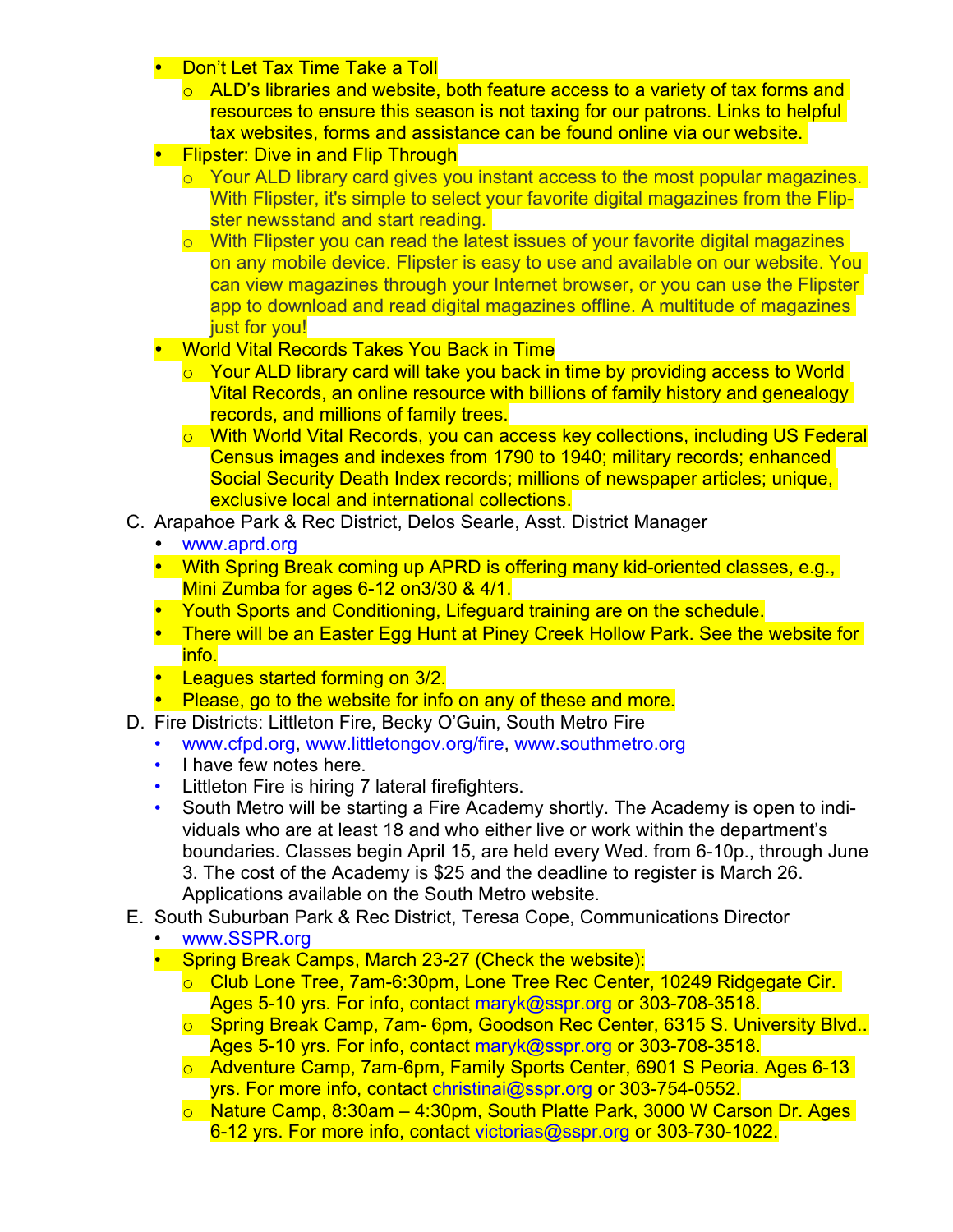- o Arts & Enrichment Camps, Times vary, Recreation center locations vary, all ages. For more information, contact darciel@sspr.org or 303-483-7072.
- Hey, Kids, be a South Suburban VolunTeen!, Register online, by Sat, Apr 18. Kids, ages 12-15, have fun this summer while gaining valuable work experience. Volun-Teens receive training, an exclusive T-shirt, and South Suburban photo ID badge. Volunteer this summer at a variety of District locations, and earn community service hours. Visit the volunteer page at www.ssprd.org for details and to download an application. For more info, contact jamied@sspr.org.
- Customer Appreciation Sale, Sun., March 29 April 5. Save money and enjoy 10% discounts on all admission punch passes, monthly passes & annual passes. This week-long sale also includes discounts for 5 & 10 session packages of personal training, as well as pampering services like facials and massages. For more information, contact BeckyR@sspr.org.
- FREE! Denver Invitational Skating Competition, Thurs.-Sun., March 12-15 at South Suburban Ice Arena, 6580 S. Vine St. The Denver Figure Skating Club will host its annual competition. Admission is FREE. Enjoy the performances by talented figure skaters. For more information, call 303-798-7881.
- FREE! The Great Egg Scramble, Sat., April 4, 8:30 11:30am, Family Sports Dome, 6959 S Peoria St. Open to ages 12 & under. Start times are staggered: 3 & under, 9am; 4-6 yrs, 9:30am; 7-9 yrs,10 am, 10-12 yrs, 10:30am. Please bring your own basket to collect the colorful eggs scattered over the field which will be turned in for candy and prizes. For more information, contact Christina Ibarra at 303-754- 0552 or Christinai@sspr.org.
- Colorado Journey Egg Hunt, Friday, April 3, 5:15-8:15pm, Colorado Journey, 5150 S. Windermere St. Kids 13 & under enjoy hunting for eggs at night on 18-hole mini golf course. Both courses closed until after hunt. All kids receive a bag of candy (peanut-free available). Spring-time Bunny available for photos. Please bring your own basket. Start times are scattered: Ages 2 & under, 5:30pm; Ages 3-4, 6pm; Ages 5-8, 7pm; Ages 9-13, 8pm. Fee: \$3 per child. For more information or interest in sponsoring the event, contact Matt Plager at 303-734-1083 or Mattp@sspr.org.
- F. City of Centennial
	- www.centennialcolorado.com
	- Centennial 101 underway.
	- Mayor Noon reported on the receipt of the Bloomberg grant. Noon and others went to KY for an innovation conference to get up to speed on the grant. Noon also advised that jobs are available as a result of the grant – see the City's website for more information.
	- City Council has had Study Sessions dealing with Massage parlors. The City plans to bring back an ordinance regulating them, to include the requirement that massage parlors be licensed and be required to post signs stating that human trafficking is illegal.
	- The Commercial Rezoning project is moving ahead.
	- Council has voted to annex Panorama Corporate Center. This annexation doesn't include the condos on the southeast corner of Yosemite & Dry Creek.
	- Summer Events will be up on the website shortly. Summer kickoff is the 1st weekend in June; movie nights and Centennial Under the Stars are planned; 3 farmers markets – one will have a kids' section; Octoberfest will return; the 15<sup>th</sup> birthday of the City will be celebrated with a pancake breakfast; there will be an American Lung Assoc. fund raising walk, among other events being hosted.
	- There is a fiber survey on the website to ask citizens what they hope for from our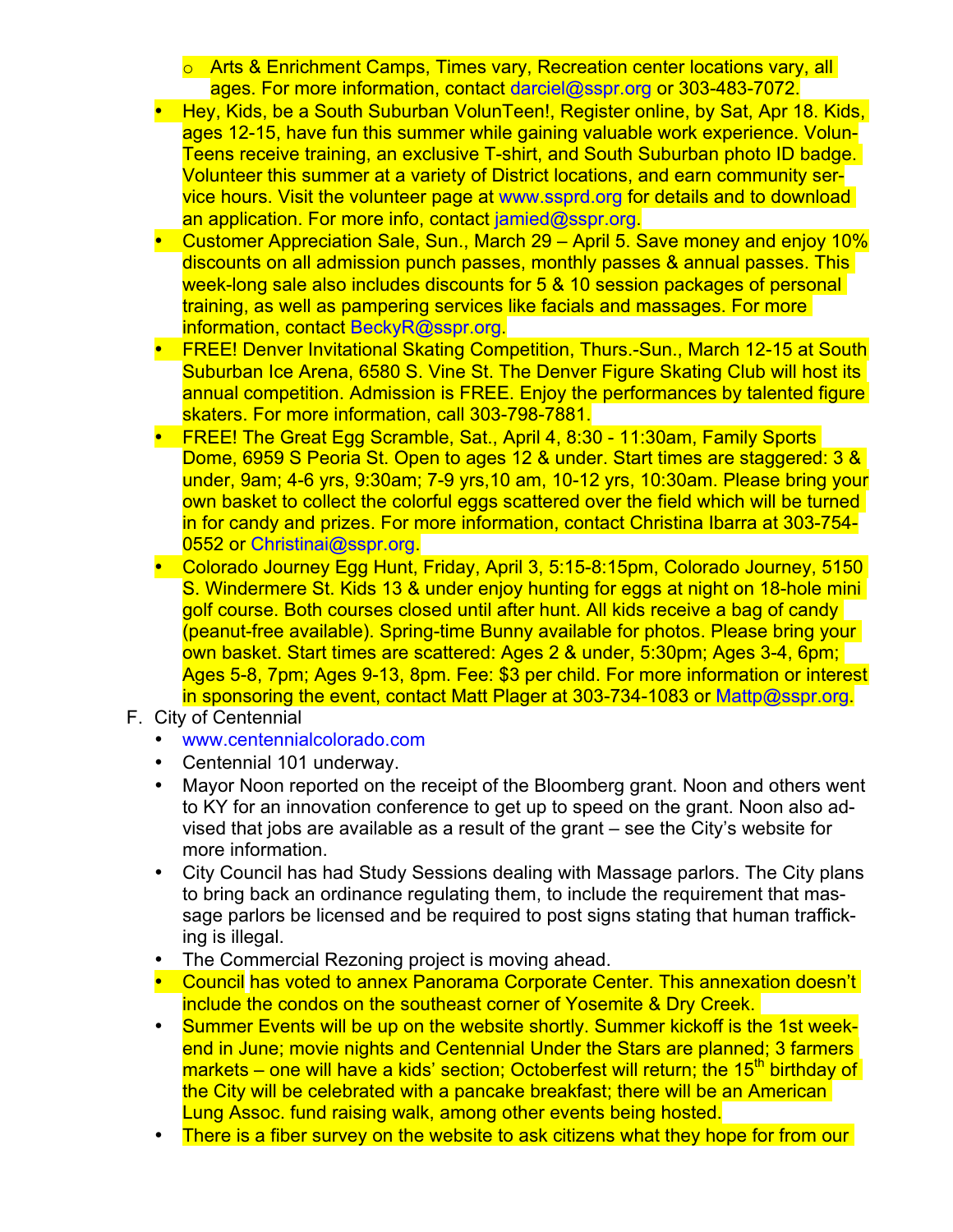2013 fiber iniative. Also another survey.

- Dec. sales tax hit an all time monthly record: 21% over Dec. 2013! There was an all time record high in building permits in 2014 – hail, tenant finishes and new construction.
- III. State of the City announcement, Marc Garfinkel
	- Mark Garfinkle said the Rotary Club will be hosting the Eleventh Annual State of the City. All are invited to attend the April 16 event, which will be held at the Embassy Suites Denver Tech Center between 11:30am -1pm. Individual seats are \$40. To register, visit: www.blacktie-colorado.com/rsvp and enter event code: CRF61415.
- IV. CenCON Business
	- A. President's report, Gerry Cummins: will be absent next month.
	- B. First Vice President/Memberhip, David Schlatter: It's membership time.
	- C. Secretary, Andrea Suhaka (absent)
		- The minutes for Nov. were approved. (Tabled from Jan. because of a lack of quorum.)
		- A motion to approved the January minutes was made by Doerr, seconded by Bain(?). Because there was no quorum this month, no vote could be taken. Tabled to March.
	- D. Treasurer's report, Henry Blum

| • Balance forward from 1/26/15 report | \$2,381.85 |
|---------------------------------------|------------|
| • Income: Dues deposited*             | 30.00      |
| • Expenses:                           | No.ne      |
| • Account balance, 1/26/15            | \$2,411.85 |

\*Monterey Association 2015-16

- V. 2<sup>nd</sup> Vice President, Plans, Ed Bain/Tammy Maurer
	- Wolff-Havana Site Plan, SE corner of Havana & Geddes: 285 unit, multi-family development in multiple buildings.
	- Epicurean Culinary SDP, 6800 S. Xanthia St., near Arapahoe & Yosemite St.: proposal is a project that would add a 2,500 sf addition to their existing building. This would make the overall building size 15,095 sf, leaving 174 parking spaces.
	- Porter Hospice FDP, located near Arapahoe & Forest. The hospice is currently operating and the following enhancements are proposed: architectural enhancements to the building façade; new front entrance, small addition to the emergency access drive on NE corner of building, 8 new patios (8'X10').
	- Camp Bow Wow Rezone, Replat, and Site Plan,7009 S. Kenton, S side of Walmart, 1 acre site, 9573 sf doggy day care facility, 5 outdoor play areas for dogs; currently zoned BP & requesting changing it to CG. The site currently has infrastructure in place: water, sewer, storm sewer, roads & detention facility for water.
- VII. Adjourn: Cummins adjourned the meeting at 8:45pm.

Please inform Andrea Suhaka at 303-770-0058 or standy@ecentral.com of changes in your CenCON Representative or Association President/Chair.

**Next Scheduled Meeting – March 23, 2015**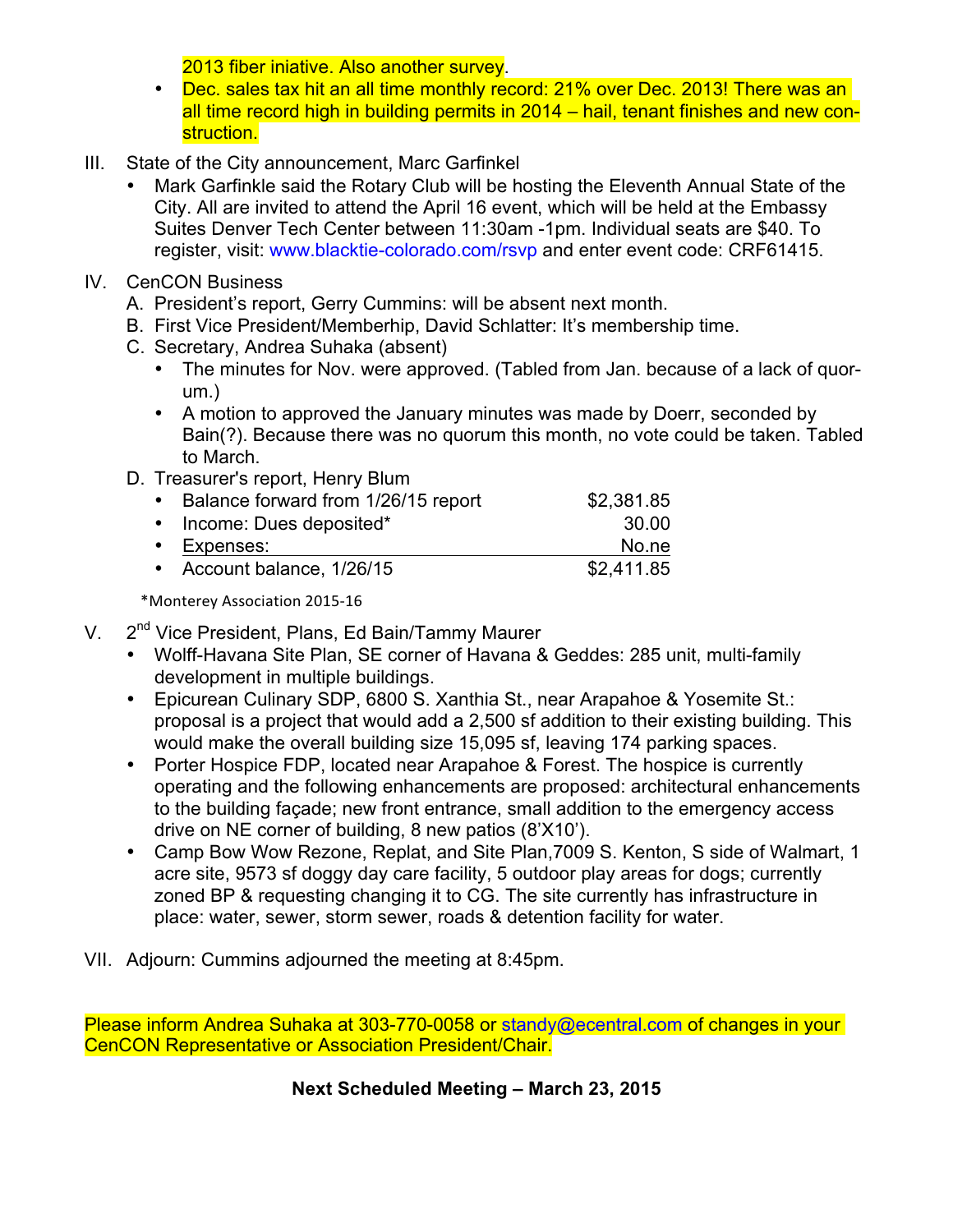

## **CENCON MEETING –February 23, 2015 PLAN REVIEW SUBMITTALS AND COMMENTS**

1. Wolff-Havana Site Plan, SE corner of Havana & Geddes: 285 unit, multi-family development in multiple buildings.

CenCON Comments:

- a) Proposed building aesthetics are pleasing.
- b) Proposed residential development would be located within the airport influence area and east/west runways are within a mile away.Lighting from development could impact airport.
- c) This land use is not compatible with adjacent areas.
- d) The building footprint takes up most of the land which only allows for small common areas on the outside of building.There are no play areas (this is a multi-family development), and only one small area for dogs.The closest open space/park is Centennial Center Park; which is not near.
- e) This development does not lend itself to a walk able type community.There is no bicycle routes to get to light rail or other activity centers.To get to the nearest grocery store, a person would need to take a bus; thus this creates a food desert.This development would be very isolated from other residents and activities.CenCON is wondering if the sub area plan would provide for future amenities in the area; such as grocery stores, dry cleaners, day care centers.
- f) CenCON is aware any type of development adds to the traffic congestion at the Arapahoe Rd/Havana intersection.However, it is our recommendation that the City look at having a development type in here that would generate the least amount of traffic. As each development generates a traffic study, is the City putting all these projected volumes together to determine impacts?Or is the existing street system capable of handling all the 2025 build out traffic without improvements?
- g) Access off of Havana Street may create problems as residents will need to make a right turn into the development from the though lane on Havana. The speed limit is 45 mph and rearend type accidents are likely. Could the second access be off of Geddes, mid-block?Or consider having the new development include a right turn lane off of Havana. Or if this is not possible right now, to plan for the future, could land be preserved for a future right turn lane on the south side of this development along Havana?Perhaps the City could work with this development, reduce the width of Iola and move the development footprint to the north to allow for this future right turn lane?
- h) Currently, traffic backs up on Geddes southbound at Havana. With this development and additional development, traffic will cut through this development to avoid delays at Havana.
- i) Has the City looked at where or how the school age kids will take the bus?
- j) The plans do not identify trash receptacles. It looks like there is a location which could be the receptacle, but we question if there is only one?
- k) Are the turning radiuses around the parked areas adequate for fire trucks to get close to the buildings?
- 2. Epicurean Culinary SDP, 6800 S. Xanthia St., near Arapahoe & Yosemite St.: proposal is a project that would add a 2,500 sf addition to their existing building. This would make the overall building size 15,095 sf, leaving 174 parking spaces.

CenCON Comments:No comments

3. Porter Hospice FDP, located near Arapahoe & Forest. The hospice is currently operating and the following enhancements are proposed: architectural enhancements to the building façade; new